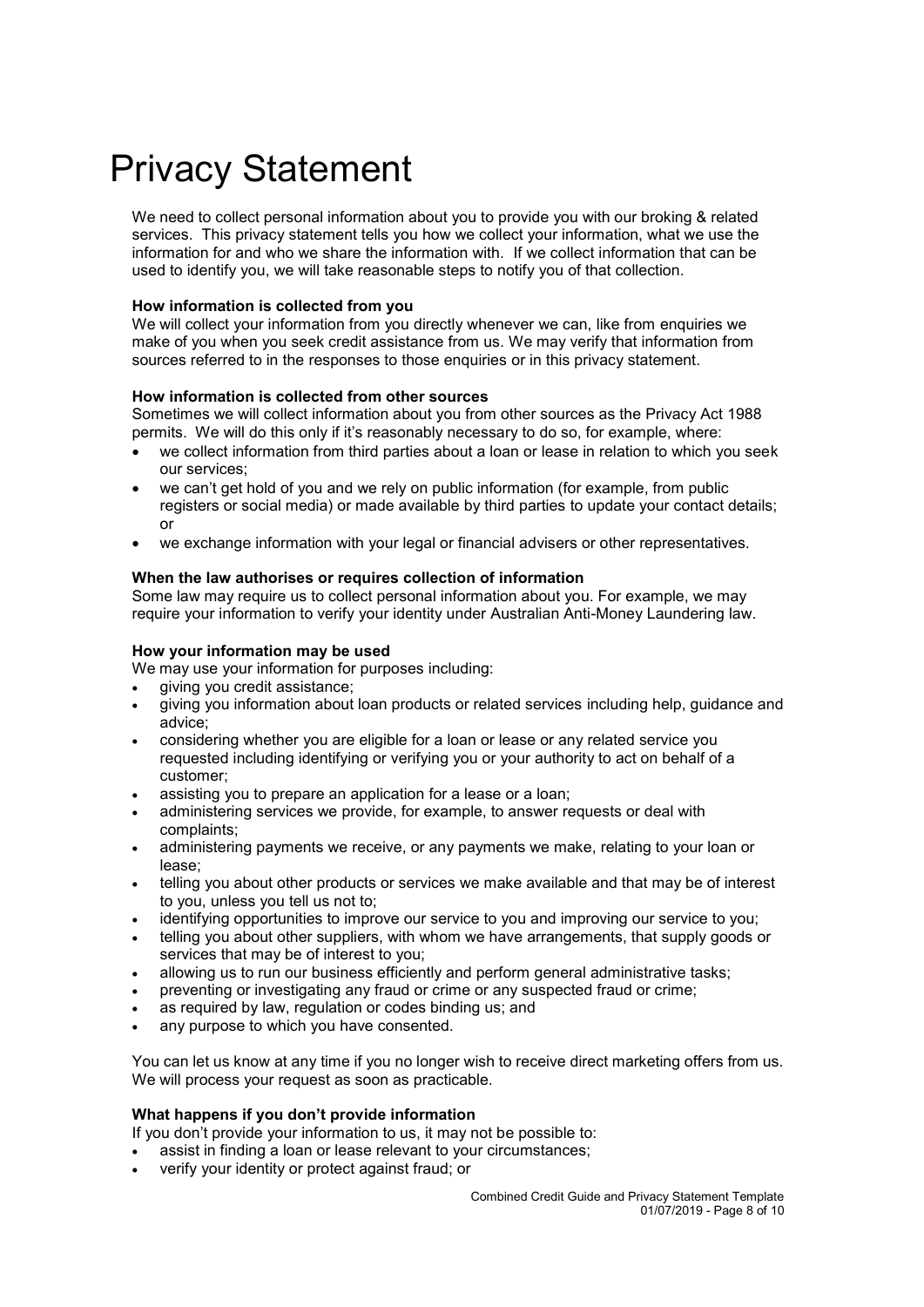let you know about products or services that might be suitable for your financial needs.

# **Sharing Your Information**

#### **General**

We may use and share your information with other organisations for any purpose described above.

# Sharing with your representatives and referees

We may share your information with:

- your representative or any person acting on your behalf (for example, lawyers, settlement agents, accountants or real estate agents); and
- your referees, like your employer, to confirm details about you.

## Sharing with third parties

We may share your information with third parties in relation to services we provide to you or goods or services in which we reasonably consider you may be interested. Those third parties may include:

- the Broker Group through whom we may submit loan or lease applications to lenders or lessors on the Broker Group's panel. You can view our Broker Group's privacy notice at [http://www.choiceaggregationservices.com.au/privacy.](http://www.choiceaggregationservices.com.au/privacy) It sets out how that Broker Group manages your personal information and where you can find its privacy policy;
- the Licensee, BLSSA Pty Ltd, that authorises us to engage in credit activities. You can view BLSSA's privacy notice at the same internet address as our Broker Group's privacy notice. It sets out how BLSSA manages your personal information and where you can find its privacy policy;
- referrers that referred your business to us;
- financial services suppliers with whom we have arrangements;
- valuers;
- lenders, lessors, lender's mortgage insurers and other loan or lease intermediaries;
- organisations, like fraud reporting agencies, that may identify, investigate and/or prevent fraud, suspected fraud, crimes, suspected crimes, or other misconduct;
- government or regulatory bodies as required or authorised by law. In some instances, these bodies may share the information with relevant foreign authorities;
- guarantors and prospective guarantors of your loan or lease;
- service providers, agents, contractors and advisers that assist us to conduct our business for purposes including, without limitation, storing or analysing information;
- any organisation that wishes to take an interest in our business or assets; and
- any third party to which you consent to us sharing your information.

#### Sharing outside of Australia

We may use overseas organisations to help conduct our business. As a result, we may need to share some of your information (including credit information) with such organisations outside Australia. The countries in which those organisations are located are:

#### N/A

We may store your information in cloud or other types of networked or electronic storage. As electronic or networked storage can be accessed from various countries via an internet connection, it's not always practicable to know in which country your information may be held. If your information is stored in this way, disclosures may occur in countries other than those listed.

Overseas organisations may be required to disclose information we share with them under a foreign law. In those instances, we will not be responsible for that disclosure.